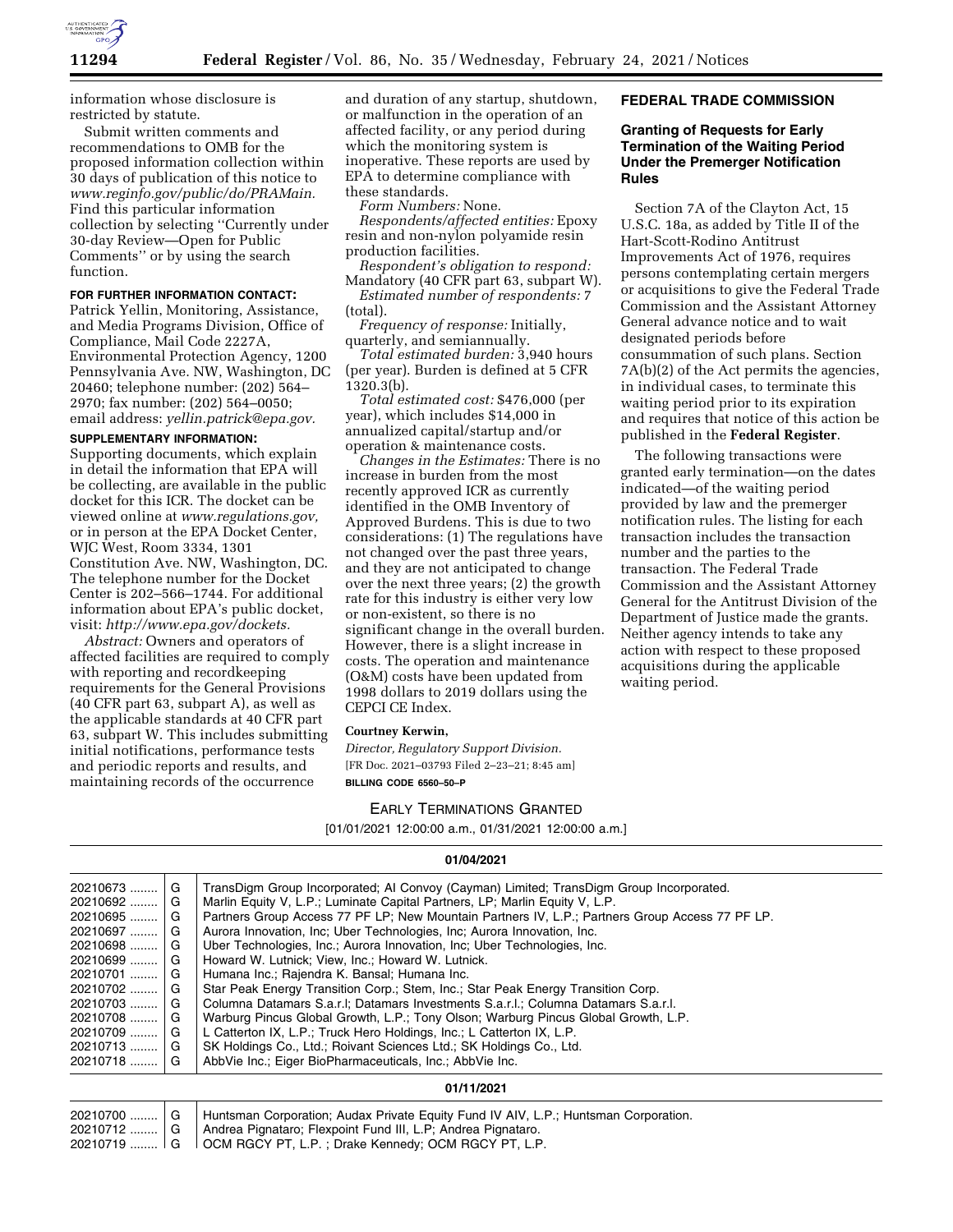▀

# EARLY TERMINATIONS GRANTED—Continued

[01/01/2021 12:00:00 a.m., 01/31/2021 12:00:00 a.m.]

| 20210723<br>20210724<br>20210732<br>20210733<br>20210734                                                                                                                            | G<br>G<br>G<br>G<br>G                                                   | Leidos Holdings, Inc; Sumeet Singh; Leidos Holdings, Inc.<br>Roger S. Penske; Roger S. Penske; Roger S. Penske.<br>Rhone Partners V L.P.; Gruppo Illy S.p.A; Rhone Partners V L.P.<br>Fiserv, Inc.; Ondot Systems, Inc.; Fiserv, Inc.<br>Primoris Services Corporation; Future Infrastructure Holdings, LLC; Primoris Services Corporation.                                                                                                                                                                                                                                                                                                                                                                                                                                                                                                                                                                                                                                                                                                                                                                                                                             |  |  |  |  |
|-------------------------------------------------------------------------------------------------------------------------------------------------------------------------------------|-------------------------------------------------------------------------|-------------------------------------------------------------------------------------------------------------------------------------------------------------------------------------------------------------------------------------------------------------------------------------------------------------------------------------------------------------------------------------------------------------------------------------------------------------------------------------------------------------------------------------------------------------------------------------------------------------------------------------------------------------------------------------------------------------------------------------------------------------------------------------------------------------------------------------------------------------------------------------------------------------------------------------------------------------------------------------------------------------------------------------------------------------------------------------------------------------------------------------------------------------------------|--|--|--|--|
| 01/12/2021                                                                                                                                                                          |                                                                         |                                                                                                                                                                                                                                                                                                                                                                                                                                                                                                                                                                                                                                                                                                                                                                                                                                                                                                                                                                                                                                                                                                                                                                         |  |  |  |  |
| 20210728<br>20210729<br>20210740<br>20210741<br>20210742<br>20210746<br>20210747<br>20210748                                                                                        | G<br>G<br>G<br>G<br>G<br>G<br>G<br>G                                    | The Veritas Capital Fund VII, L.P.; Northrop Grumman Corporation; The Veritas Capital Fund VII, L.P.<br>The Veritas Capital Fund VII, L.P.; The Veritas Capital Fund V, L.P.; The Veritas Capital Fund VII, L.P.<br>Mercuria Energy Group Holding Ltd.; HC2 Holdings, Inc; Mercuria Energy Group Holding Ltd.<br>CCP III AIV V, L.P.; New Speedcast Parent; CCP III AIV V, L.P.<br>Magna International Inc.; Dr. Geeta Gupta and Henrik Fisker; Magna International Inc.<br>Oaktree Opportunities Fund XI, L.P.; S1 Blocker Buyer, Inc.; Oaktree Opportunities Fund XI, L.P.<br>The Huron Fund V L.P.; Doug DeClusin; The Huron Fund V L.P.<br>Partners Group Access 75 PF LP; New Harbor Wedgewood; Partners Group Access 75 PF LP.                                                                                                                                                                                                                                                                                                                                                                                                                                    |  |  |  |  |
| 01/13/2021                                                                                                                                                                          |                                                                         |                                                                                                                                                                                                                                                                                                                                                                                                                                                                                                                                                                                                                                                                                                                                                                                                                                                                                                                                                                                                                                                                                                                                                                         |  |  |  |  |
| 20210737<br>20210749<br>20210750<br>20210752<br>20210753<br>20210756<br>20210757<br>20210758<br>20210759<br>20210762<br>20210768<br>20210777<br>20210778<br>20210779   <br>20210782 | G<br>G<br>G<br>G<br>G<br>G<br>G<br>G<br>G<br>G<br>G<br>G<br>G<br>G<br>G | Oshkosh Corporation; James F. Miller; Oshkosh Corporation.<br>PTC Inc.; JMI Equity Fund VIII-A, L.P.; PTC Inc.<br>Total SE; Dong Kwan Kim; Total SE.<br>Alexander Karp; Palantir Technologies Inc.; Alexander Karp.<br>Stephen Cohen; Palantir Technologies Inc.; Stephen Cohen.<br>H.I.G. Middle Market LBO Fund III, L.P.; Incline Equity Partners IV, L.P.; H.I.G. Middle Market LBO Fund III, L.P.<br>Paysafe Limited; Paysafe Group Holdings Limited; Paysafe Limited.<br>William P. Foley, II; Paysafe Group Holdings Limited; William P. Foley, II.<br>Cannae Holdings, Inc.; Paysafe Group Holdings Limited; Cannae Holdings, Inc.<br>Cronos TopCo LP; New Mountain Partners V, L.P.; Cronos TopCo LP.<br>Murphy USA Inc.; Dean C. Durling; Murphy USA Inc.<br>Fortress Credit Opportunities Fund V (G) L.P.; Fidentia Fortuna Holdings, Ltd.; Fortress Credit Opportunities Fund V (G)<br>L.P.<br>Vesper Healthcare Acquisition Corp.; LCP Edge Holdco, LLC; Vesper Healthcare Acquisition Corp.<br>United States Steel Corporation; Big River Steel Holdings LLC; United States Steel Corporation.<br>Jonathan Oringer; Shutterstock, Inc.; Jonathan Oringer. |  |  |  |  |
|                                                                                                                                                                                     |                                                                         | 01/15/2021                                                                                                                                                                                                                                                                                                                                                                                                                                                                                                                                                                                                                                                                                                                                                                                                                                                                                                                                                                                                                                                                                                                                                              |  |  |  |  |
| 20210173<br>20210380<br>20210760<br>20210775<br>20210783<br>20210787<br>20210790<br>20210791<br>20210794                                                                            | S<br>G<br>G<br>G<br>G<br>G<br>G<br>G<br>G                               | Albertsons Companies, Inc.; KB US Holdings, Inc.; Albertsons Companies, Inc.<br>Allied Universal Topco LLC; Frank and Kathleen Argenbright; Allied Universal Topco LLC.<br>ContourGlobal L.P.; Harbert Power Fund V, LLC; ContourGlobal L.P.<br>Amphenol Corporation; MTS Systems Corporation ; Amphenol Corporation.<br>KPS Special Situations Fund IV, LP; Ernest W. Giddens; KPS Special Situations Fund IV, LP.<br>TCV X, L.P.; Newsela Inc.; TCV X, L.P.<br>Kemper Corporation; American Access Group, LLC; Kemper Corporation.<br>Silver Spike Acquisition Corp.; WM Holding Company, LLC; Silver Spike Acquisition Corp.<br>Charlesbank Equity Fund IX, Limited Partnership; SPC Partners V, L.P.; Charlesbank Equity Fund IX, Limited Partner-<br>ship.                                                                                                                                                                                                                                                                                                                                                                                                         |  |  |  |  |
| 20210795<br>20210796<br>20210797<br>20210798   <br>20210799<br>20210800<br>20210801<br>20210803<br>20210804   <br>20210805<br>20210806<br>20210808<br>20210843                      | G<br>G<br>G<br>G<br>G<br>G<br>G<br>G<br>G<br>G<br>G<br>G<br>G           | LPL Financial Holdings Inc.; Macquarie Group Limited; LPL Financial Holdings Inc.<br>American Securities Partners VIII, L.P.; Beacon Roofing Supply, Inc.; American Securities Partners VIII, L.P.<br>Koninklijke Philips N.V.; Francisco Partners Agility, L. P.; Koninklijke Philips N.V.<br>The Resolute Fund V, L.P.; Madison Dearborn Capital Partners VII-A, L.P.; The Resolute Fund V, L.P.<br>Stillfront Group AB; Super Free Games, Inc.; Stillfront Group AB.<br>United Therapeutics Corporation; Y-mAbs Therapeutics, Inc.; United Therapeutics Corporation.<br>Temasek Holdings (Private) Limited; Kazuhide Nakano; Temasek Holdings (Private) Limited.<br>Macquarie Group Limited; Waddell & Reed Financial, Inc.; Macquarie Group Limited.<br>TC Energy Corporation; TC PipeLines, LP; TC Energy Corporation.<br>The Veritas Capital Fund VII, L.P.; HMS Holdings Corp.; The Veritas Capital Fund VII, L.P.<br>Matthew Rabinowitz; Natera, Inc.; Matthew Rabinowitz.<br>Cerner Corporation; Bain Capital Europe Fund V, SCSp; Cerner Corporation.<br>George Archos; Majesta Minerals, Inc.; George Archos.                                                |  |  |  |  |